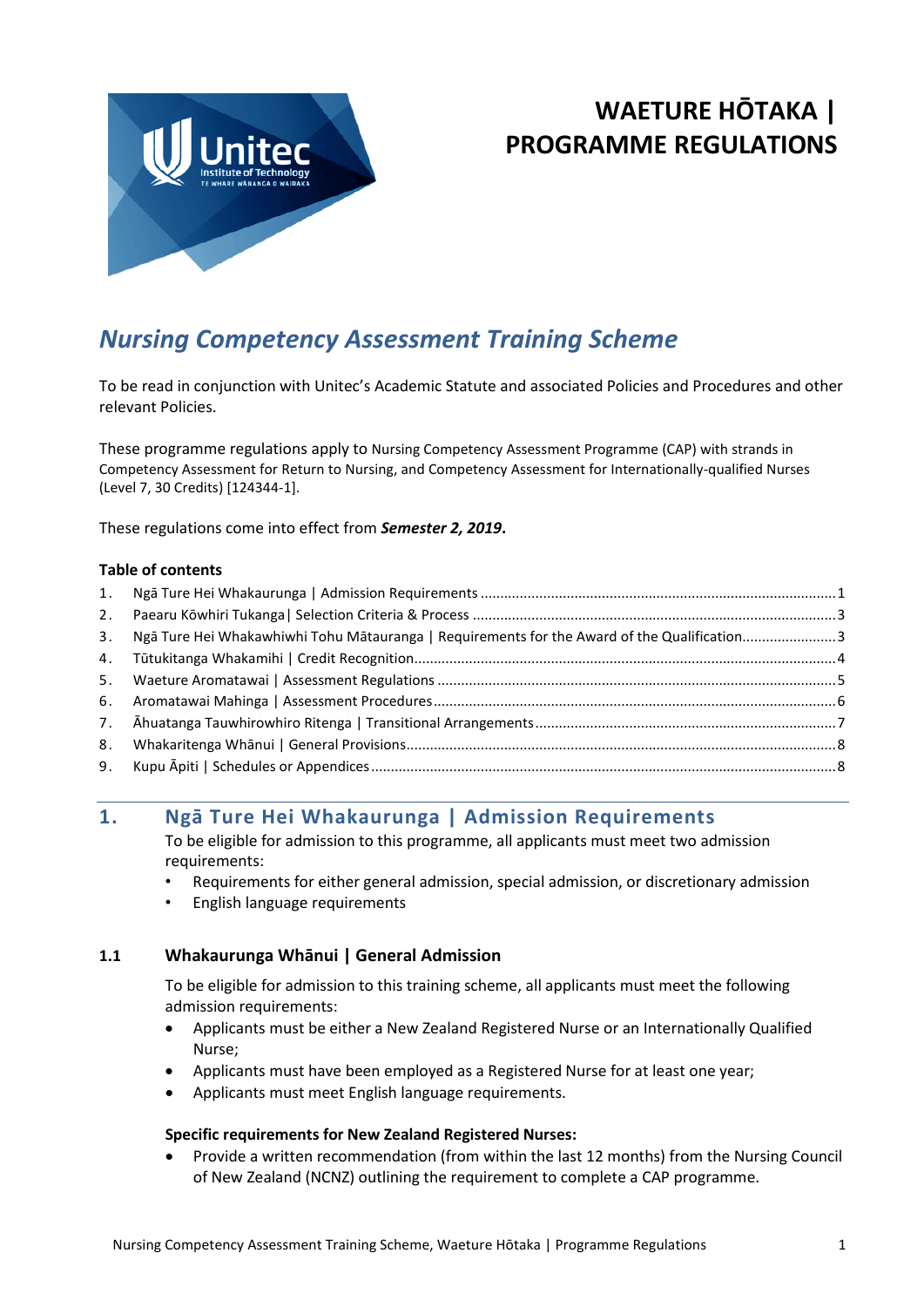#### **Specific requirements for Internationally Qualified Nurses:**

- Hold an approved registration in a country other than New Zealand;
- Provide a letter from the Nursing Council approving their qualification and documenting the theoretical and practical requirements that they must meet in order to gain registration in New Zealand;
- Have a current visa or other evidence of right to study in New Zealand with the appropriate letter to allow entry to the clinical workplace.

#### **Additional Requirements for all applicants:**

- Complete a self-declaration of criminal conviction(s) and any medical condition(s) that may prevent full participation in the programme and/or prevent registration with a regulatory authority (as applicable); and
- Consent to a Safety Check which meets the requirements of the Vulnerable Children Regulations 2015 including:
	- Provide two forms of ID and evidence of any name changes
	- Consent to a NZ police vet check
	- Provide the names of two referees who Unitec or your placement provider can contact
	- $-$  If required, participate in an interview
	- If required, provide a chronological summary of your work history for the past 5 years and the name of any professional organisations, licensing authorities and registration authorities that you have been or are a member of; and
- Provide Police clearance from any Country where you have lived other than New Zealand; and
- Provide evidence of immune status and must be in good health (Medical Certificate required); and
- Be able to participate in the practical aspects of the scheme (see **Note** below); and
- Meet health screening requirements (In order to participate in the clinical components of the programme, applicants must meet various Health Authority requirements. Currently, MRSA clearance is required by clinical practice areas).

**Note**: On being accepted into the scheme, applicants are required to have a valid First Aid Certificate, Level 2 with CPR training (comprehensive course) from an approved New Zealand provider in order to participate in the practical aspects of the scheme. The certificate must be submitted before the Clinical Placement beings, or within 5 weeks of the course start date.

## **1.2 Whakaurunga Motuhake | Special Admission**

There are no provisions for Special Admission in this programme.

## **1.3 Whakaurunga Kōwhiringa | Discretionary Admission**

There are no provisions for Discretionary Admission in this programme.

## **1.4 Whakaurunga Reo Pākehā | English Language Admission Requirements**

Applicants must have achieved a minimum standard of English as demonstrated by a minimum of 8 credits at NCEA Level 2 in English (4 in Reading, 4 in Writing).

International applicants must also meet the following English Language Entry Requirements.

International applicants must have at least **ONE** of the following:

A. Gained NCEA level 3 and met New Zealand [University Entrance requirements](http://www.nzqa.govt.nz/qualifications-standards/awards/university-entrance/review-of-university-entrance-requirements-2016/);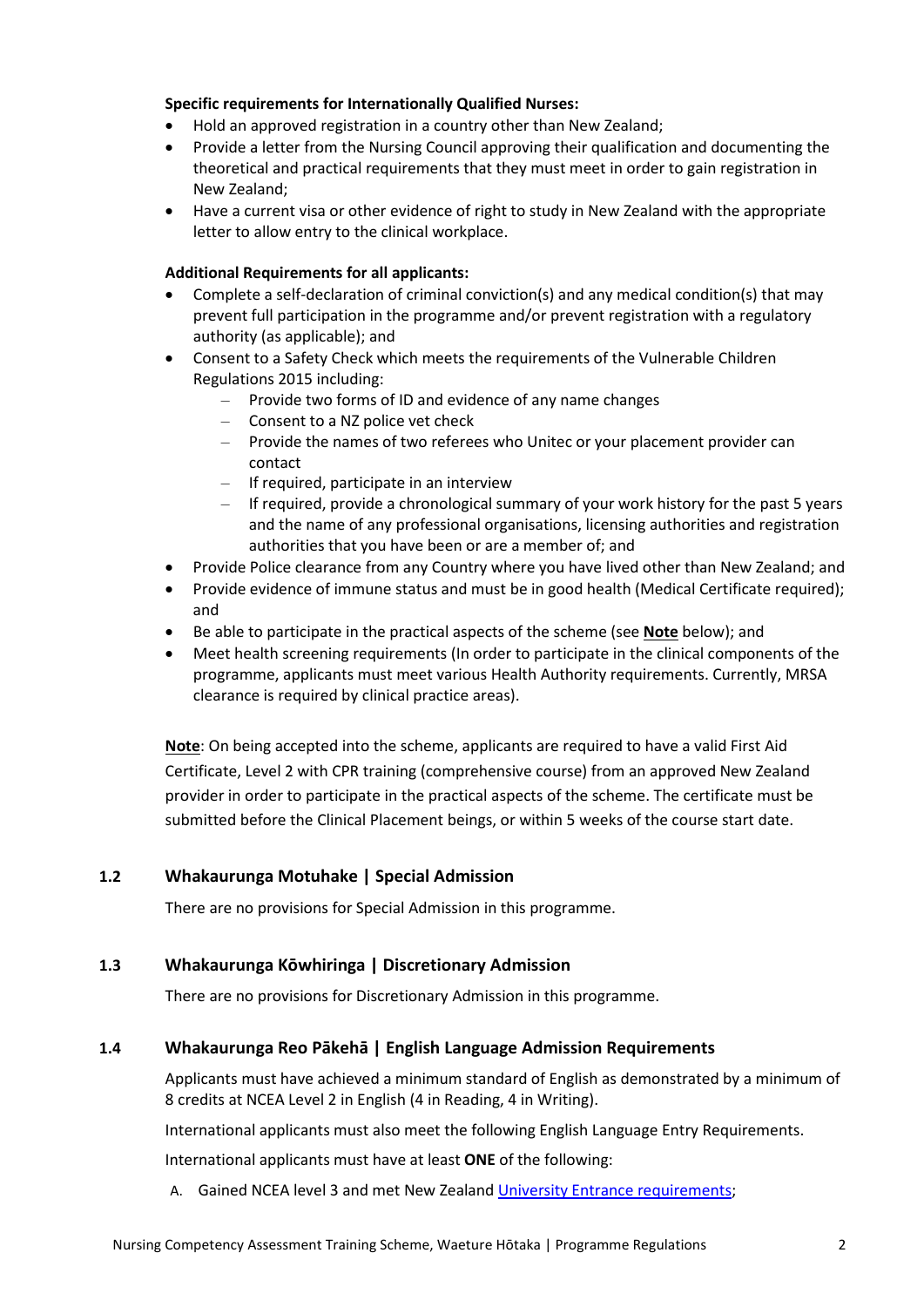- B. Clear evidence that they satisfy one of the criteria for existing English proficiency:
	- 1) **Previous primary and secondary study in English**: International students from countries with a student visa approval rate of at least 80 per cent1 that can provide clear evidence of either:
		- a) completion of all primary education and at least three years of secondary education (that is, the equivalent of New Zealand Forms 3 to 7 or years 9 to 13), or
		- b) completion of at least five years of secondary education (that is, the equivalent of New Zealand Forms 3 to 7 or years 9 to 13) at schools using English as the language of instruction are eligible for enrolment at all levels of the NZQF.
	- 2) **Previous tertiary study in English:** International students are eligible for enrolment at all levels of the NZQF when they can provide clear evidence of completion of a Bachelor Degree, Graduate Certificate, Graduate Diploma, Bachelor Honours Degree, Postgraduate Certificate, Postgraduate Diploma, Master's Degree or Doctoral Degree with English as the language of instruction, from tertiary education providers from New Zealand, Australia, Canada, the Republic of Ireland, South Africa, the United Kingdom or the United States.
	- 3) Achievement of the **Certificate in English Language Teaching to Adults** (CELTA)
- C. Achieved, within the preceding two years, an IELTS overall band score (academic) of 7.0, with no band score less than 7.0.
- D. Occupational English Test (OET) with a B band in each section.

# <span id="page-2-0"></span>**2. Paearu Kōwhiri Tukanga| Selection Criteria & Process**

## **2.1 Paearu Kōwhiri | Selection Criteria**

Selection for each strand of this training scheme will be determined at the time of enrolment according to the following:

- Strand one '**Return to Nursing',** is for New Zealand Registered Nurses who are required by Nursing Council to complete the scheme to obtain a current practising certificate; and New Zealand Registered Nurses who have been directed to undertake a competence assessment programme by Nursing Council of New Zealand or an employer.
- Strand two **'Internationally-qualified Nurses**', is for Internationally-qualified Nurses who currently live in New Zealand or those who are visiting New Zealand and want to gain the skills and knowledge to practice within New Zealand's health context.

# **2.2 Tukanga Kōwhiri | Selection Process**

Selection will be made by Unitec staff members with the delegated authority to offer places to applicants. These staff members will select students on the basis of written information supplied on the enrolment form. At the discretion of the delegated staff members, an interview (face-toface or electronic) may be required. A list of delegations for offering places will be noted annually by the Programme Academic Quality Committee responsible for the programme.

# <span id="page-2-1"></span>**3. Ngā Ture Hei Whakawhiwhi Tohu Mātauranga | Requirements for the Award of the Qualification**

#### **3.1 Whakaemi Tūtukitanga | Credit Accumulation**

To be awarded the Nursing Competency Assessment Programme, a student must successfully complete a minimum of 30 credits from one strand in the pattern set out in Table 1 from the courses set out in Table 2.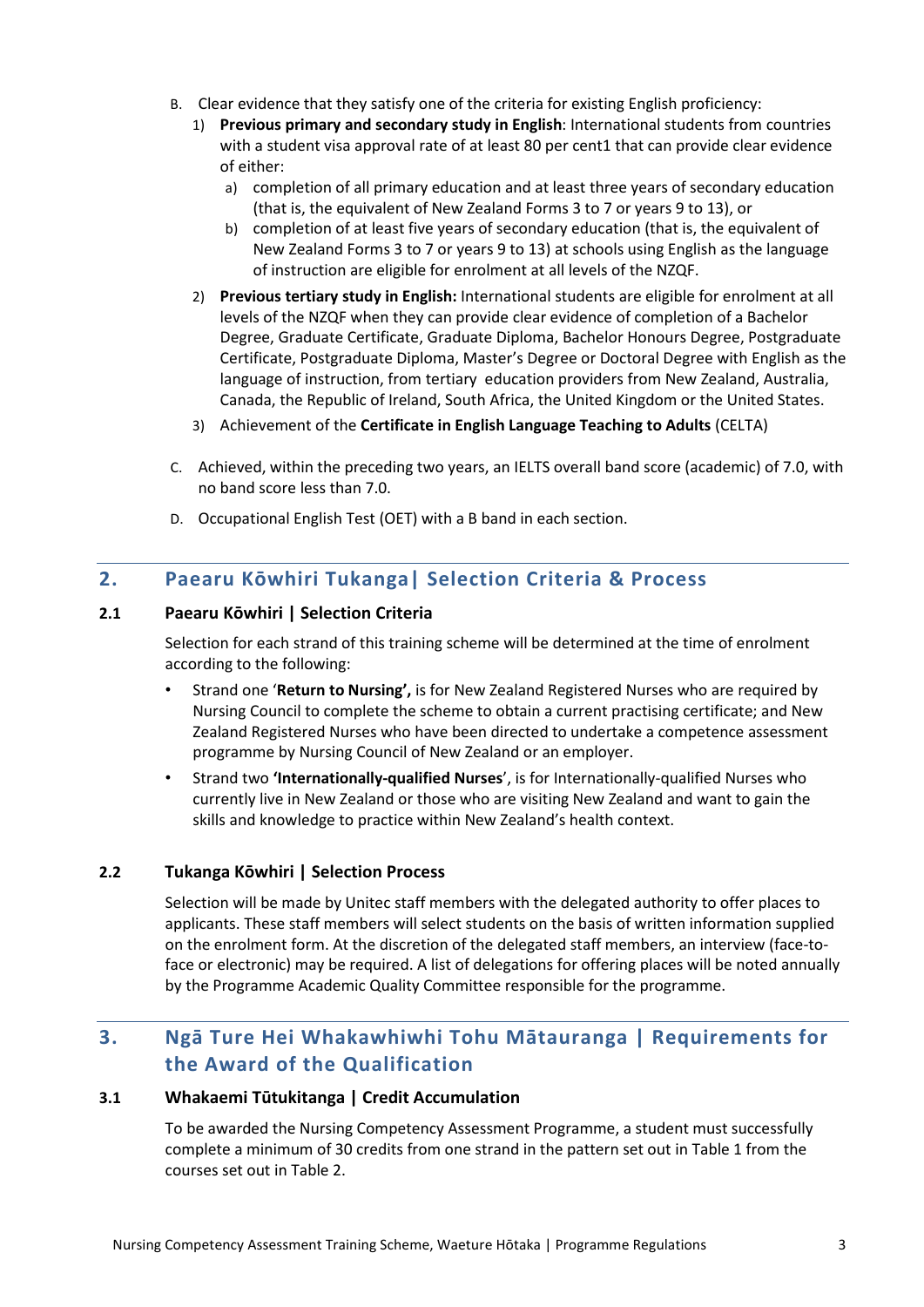#### **Table 1: Credit Requirements for Nursing Competency Assessment Programme**

| <b>Level</b> | <b>Strand 1</b><br><b>Compulsory Credits</b> | <b>Strand 2</b><br><b>Compulsory Credits</b> | <b>Total Credits</b> |
|--------------|----------------------------------------------|----------------------------------------------|----------------------|
|              | 30                                           | 30                                           | 30                   |
|              |                                              |                                              | 30                   |

#### **Table 2: Course Details – Compulsory and Elective Courses for Nursing Competency Assessment Programme**

Compulsory courses are shown in **bold.**

| <b>Course No</b> | <b>Course Name</b>                                                           | <b>Credits</b> | <b>Pre-requisites</b> | <b>Co-requisites</b> |
|------------------|------------------------------------------------------------------------------|----------------|-----------------------|----------------------|
| Level 7          |                                                                              |                |                       |                      |
| NURSTS001        | <b>Competency Assessment for Return to Nursing</b>                           | 30             |                       |                      |
| <b>Or</b>        |                                                                              |                |                       |                      |
| <b>NURSTS002</b> | <b>Competency Assessment for Internationally-</b><br><b>Qualified Nurses</b> | 30             |                       |                      |

#### **3.2 Mahi Waehanga Pāhekoheko | Integrated and Work-based components**

Students must attend 100% of off-site clinical practice. Any student who does not meet this requirement will need to make up clinical hours as determined by the Course co-ordinator and the Clinical co-ordinator.

All students must comply with the Work Based Learning: Internship/Industry Placement requirements for specific courses, as defined in course documentation and the Student Handbook.

#### **3.3 Mahi Akoranga I A Wāhanga | Course Load per Semester**

The normal full-time course load is 30 credits per semester.

## **3.4 Whakaurunga Takiwā | Enrolment periods**

- a. The normal enrolment period is one semester.
- b. Students who are prevented by ill health, or other cause, from completing the programme requirements within the maximum period of enrolment, the relevant academic authority may approve suspension of enrolment for up to a maximum of one semester.
- c. The maximum period to complete this qualification, with the approval of the relevant academic authority is one year.

#### **3.5 Hōtaka Whakarerekē O Ngā Āhuatanga Ako | Modified Programmes of Study**

There are no modified programmes of study in this programme.

#### **3.6 Whakawhiwhinga Puta | Exit or Milestone Awards**

There are no exit or milestone awards available in this Programme.

# <span id="page-3-0"></span>**4. Tūtukitanga Whakamihi | Credit Recognition**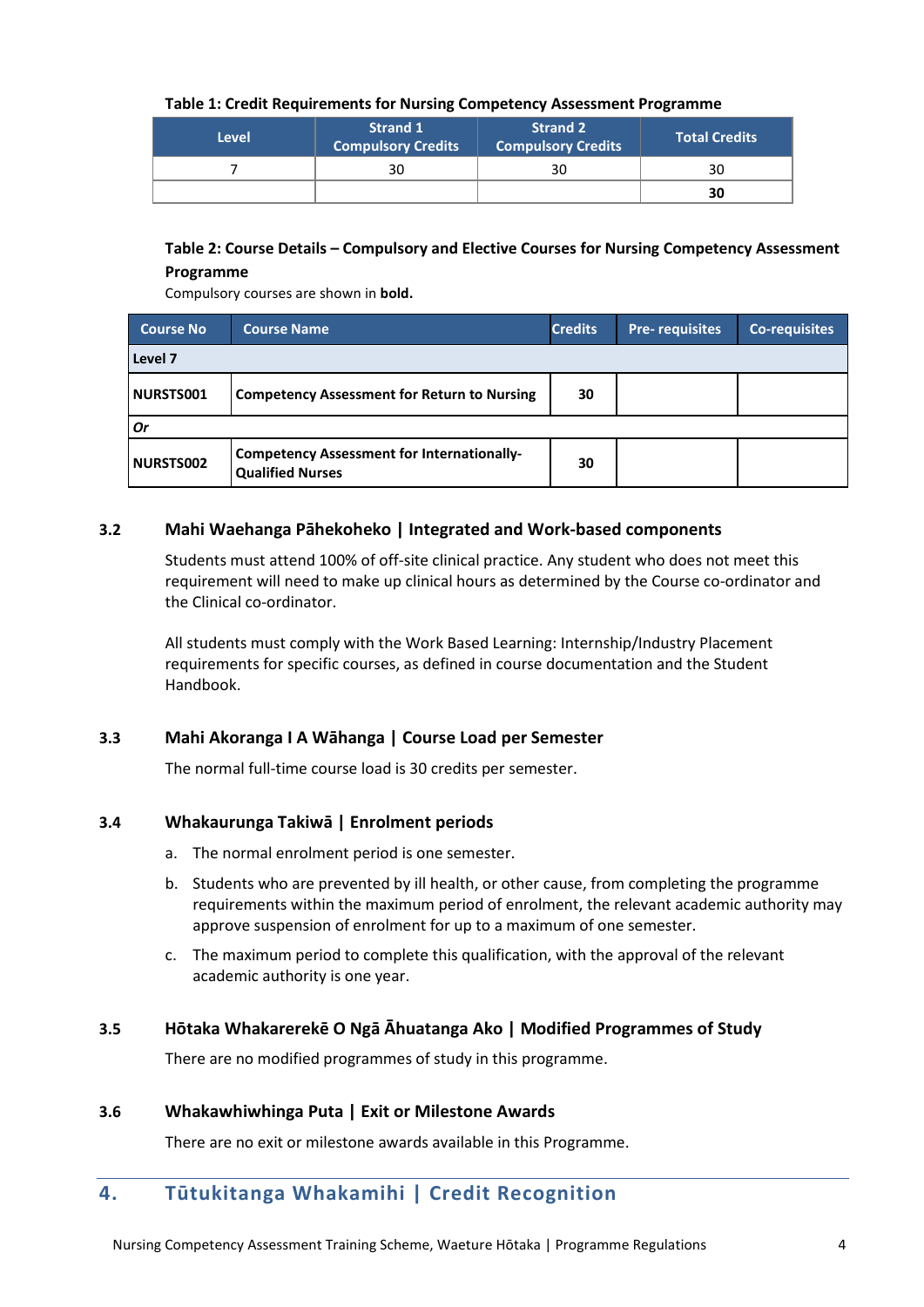## **4.1 Whakawhiti Tūtukitanga | Cross Credit**

Credit Recognition is not available for this training Scheme

#### **4.2 Aromatawai Tōmua | Assessment of Prior Learning (APL)**

Assessment of Prior Learning is not available for this programme.

#### **4.3 Ngā whakawhitinga | Credit Transfer**

There are no credit transfer arrangements for this programme.

# <span id="page-4-0"></span>**5. Waeture Aromatawai | Assessment Regulations**

Assessment regulations comply with Unitec's Assessment and Grading Procedures and Regulations.

#### **5.1 Paparahi Aromatawai | Assessment basis**

Assessment in this programme is competency based. Students must achieve all of the outcomes in competency based assessment in order to pass that course.

#### **5.2 Ākoranga Taumata | Course grades**

Course grades will be determined according to the following criteria. Students must achieve all of the assessment outcomes in order to pass competency based assessment.

#### **Table 3 (a or b): Competency based assessment system**

| Grade | <b>Meaning</b>    | <b>Result</b>         |
|-------|-------------------|-----------------------|
| м     | <b>Merit Pass</b> | <b>Credits Earned</b> |
|       | Pass              | <b>Credits Earned</b> |
| NC.   | Not Yet Competent | No Credits Earned     |

## **5.3 Paearu Taumata | Grade criteria**

Students may be awarded one of the following grades for a course as per the criteria described in Table 4:

#### **Table 4: Grade Criteria**

| Grade      | <b>Meaning</b>            | <b>Criteria</b>                                                                                                                                                                                                                                                                                                                                      |
|------------|---------------------------|------------------------------------------------------------------------------------------------------------------------------------------------------------------------------------------------------------------------------------------------------------------------------------------------------------------------------------------------------|
| CR.        | <b>Credit Recognition</b> | The student has applied for and been awarded a credit recognition<br>from another qualification                                                                                                                                                                                                                                                      |
| CTG.       | Continuing                | The Course runs for more than one semester and the final<br>Summative Assessment has not yet occurred. No Credits earned                                                                                                                                                                                                                             |
| <b>DFF</b> | Deferred                  | The student has approval to complete a Course Assessment<br>beyond the schedule date. Unless an exception has been<br>approved, any Deferred Grade remaining on a student's record<br>beyond a duration equal to that of the original course will be<br>changed to the grade to which the Student would otherwise be<br>entitled. No Credits earned. |
| <b>DNC</b> | Did not Complete          | The grade DNC (Did Not Complete) is recorded if a student has<br>either withdrawn after 75% of the scheduled Course duration; or<br>not attempted a compulsory item of Assessment within a Course.<br>No Credits earned.                                                                                                                             |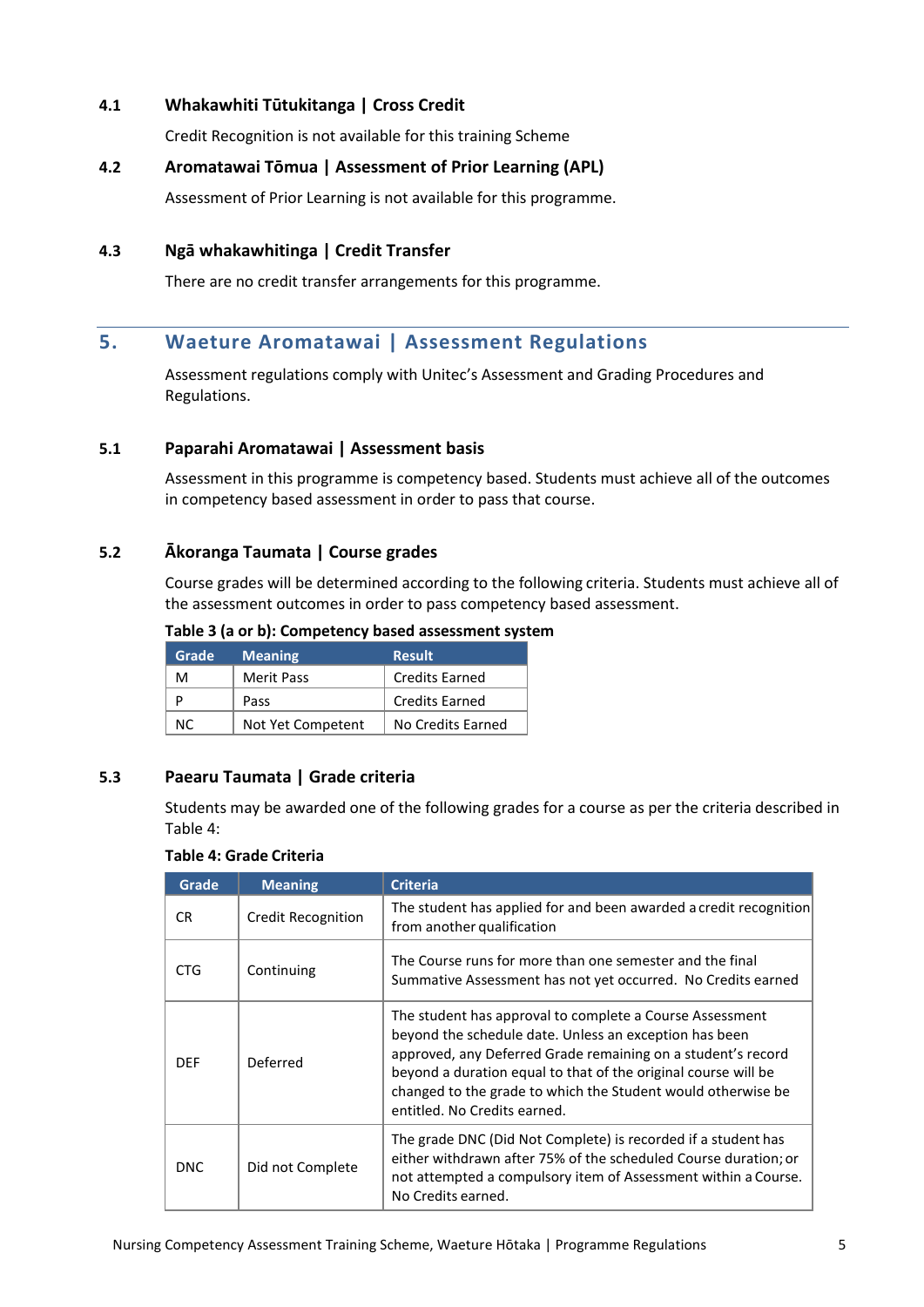| ES. | Student Exchange       | The Student has completed an approved inter-institutional<br>exchange and it is not appropriate for another grade to be<br>awarded. No Credits earned.                              |
|-----|------------------------|-------------------------------------------------------------------------------------------------------------------------------------------------------------------------------------|
| NGA | No Grade Associated    | Course Assessment and reporting of results is carried out by an<br>external agency. No Credits earned                                                                               |
| R   | <b>Restricted Pass</b> | The student has been awarded a restricted pass subject to<br>Relevant clause in this schedule. Credits earned.                                                                      |
| W   | Withdrawn              | The student withdraws from a Course after 10% of the scheduled<br>Course duration and up to, or at, the date at which 75% of the<br>scheduled Course has passed. No credits earned. |
| #   | <b>Estimated Grade</b> | If any portion of Summative Assessment has been estimated, the<br>final grade will be an estimated grade, and annotated "#" on the<br>Student's Academic Record.                    |

# <span id="page-5-0"></span>**6. Aromatawai Mahinga | Assessment Procedures**

#### **6.1 Aromatawai I Roto I Te Reo | Assessment in Te Reo**

All students have the right to submit any summative assessment task in Te reo Māori. The process for submission of summative assessment work in Te reo Māori is detailed in the Student Handbook.

Assessment in Te Reo Māori is governed by the Assessment in Te Reo Māori procedure.

#### **6.2 Tāpaetanga Tōmuri | Submission and late submission of work**

- a. The due dates for all summative assessment work will be notified at the commencement of each course.
- b. Any assessment that is submitted late (and does not have a prior approved extension) will be penalised by a deduction of 10% per day of the student's assignment mark, up to five (5) days, inclusive of weekends.
- c. Applications for extensions must be made by the process outlined in the student handbook.
- d. Any extension will be carried out within a specified time period as agreed with the relevant academic authority and no further extensions will be granted.
- e. No assignments will be accepted five (5) days (inclusive of weekends) after the due date. If the assessment is not compulsory, the student will receive a 'zero' grade for that assignment. If the assignment is compulsory, then the student will receive a DNC grade for the entire course.

#### **6.3 Whakamātautau Anō | Resubmission or Reassessment**

A student may apply to undertake a resubmission/reassessment for a failed assessment within 5 days of receiving their marked assessment.

- a. Students are entitled to only one reassessment or resubmission per course.
- b. All resubmissions/reassessments will be carried out within a specified time period as agreed with the relevant academic authority.
- c. In all cases for resubmission, the original marked assignment will accompany resubmitted assignments. If resubmitted work is not accompanied by the original marked assignment, the resubmitted work will not be marked and the original grade will stand.
- d. The maximum grade for any resubmission/reassessment of an assessment is the lowest pass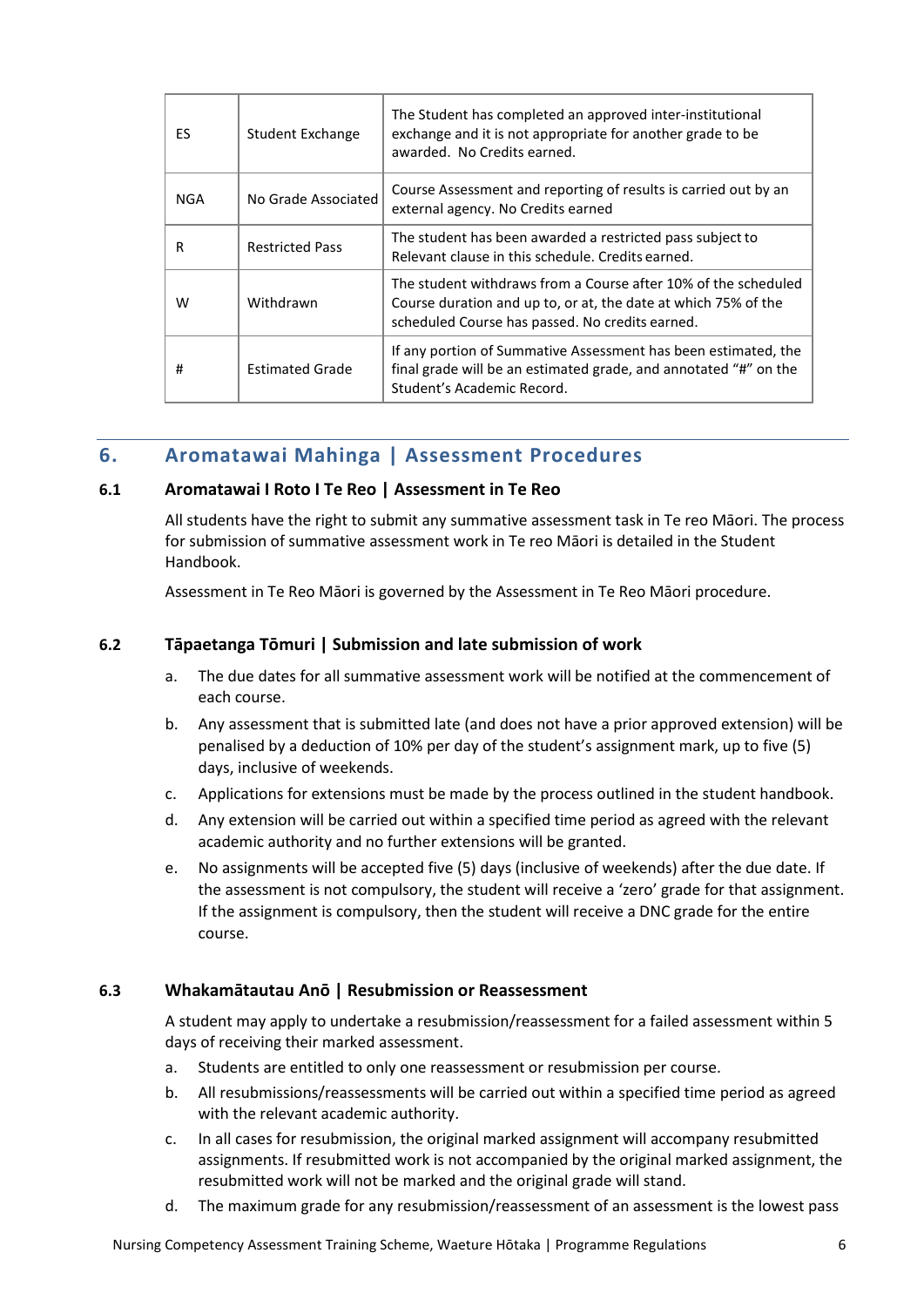grade.

e. Assignments that are handed in late are not eligible for resubmission or reassessment..

## **6.4 Āhuatanga Aromatawai Motuhake | Special Assessment Circumstances**

Any student whose performance in a summative assessment is affected by factors beyond their control may apply for Special Assessment Circumstances under the following conditions:

- a. The student was unable to complete the summative assessment item; *or*
- b. The students' ability to complete the summative assessment (preparation/performance) was impaired; *or*
- c. The student needs to request extra time to complete the summative assessment (see 5.4.2 above).

#### **6.5 Pāhi Rāhui | Restricted passes**

There are no restricted passes available in this programme

#### **6.6 Tuaruatanga | Repeating Courses**

Students may enrol and repeat courses that they have failed, up to 2 times. Permission to enrol for a third time is governed by 5.4.7 below.

Students who are repeating a course would normally be required to submit all assessment items. In some cases, with the prior approval of the relevant academic authority, students may not be required torepeat an equivalent assessment item that they had previously passed. This should be negotiated within the first two weeks of the commencement of thecourse.

#### **6.7 Whakakorenga | Exclusions**

No student will be allowed to enrol in any course more than twice unless there are exceptional circumstances approved by the relevant academic authority.

- a. Any Student who, over the last four semesters of his or her studies at Unitec and any relevant study at another institution, has not achieved a Pass Grade in Courses equivalent to one half or more of the Credits in which he or she has been enrolled over that period, may be excluded by the relevant Academic Authority from enrolment in assessed Courses in any Programme, and may not be permitted to reenrol in any Programme without the prior written permission of the relevant Academic Authority.
- b. A Student who has not achieved a Pass Grade in the same Course on two occasions shall not be enrolled again for that Course except with the permission of the relevant Academic Authority.
- c. The relevant Academic Authority will advise the Student in writing of their decision, and the reasons for such decision, and any orders made.

#### **6.8 Tono Pīra | Appeals**

Students may appeal the decisions made under these regulations in accordance with the Student Appeal Procedure.

# <span id="page-6-0"></span>**7. Āhuatanga Tauwhirowhiro Ritenga | Transitional Arrangements**